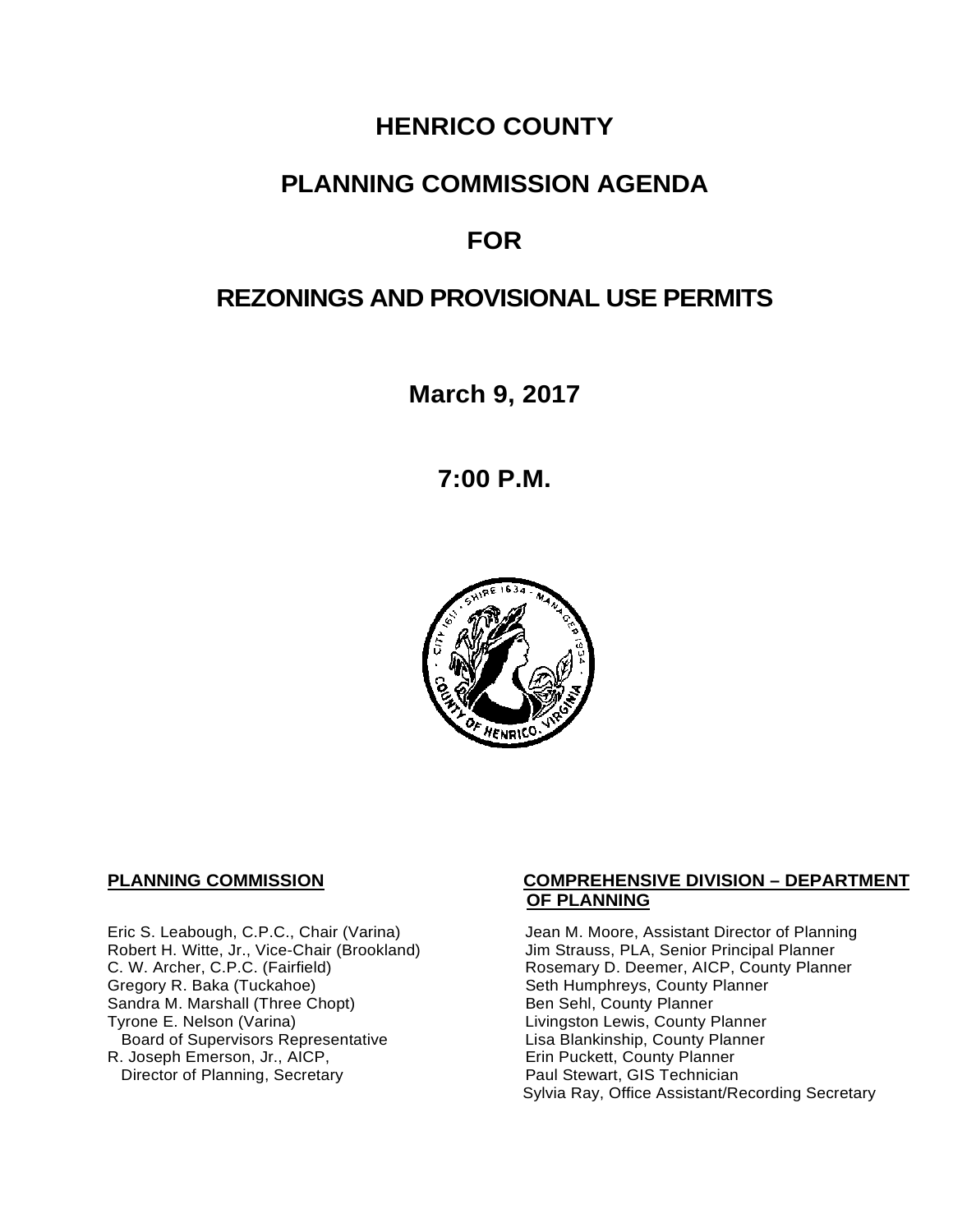### **PLANNING COMMISSION REZONING MEETING FINAL AGENDA MARCH 9, 2017**

#### **BEGINNING AT 5:30 P.M.**

#### **DINNER AND WORK SESSION:**

County Manager's Conference Room. The Commission will review and discuss the Process for Preparation of New Zoning and Subdivision Ordinances.

**BEGINNING AT 7:00 P.M.**

**WELCOME:**

**PLEDGE OF ALLEGIANCE:**

**RECOGNITION OF NEWS MEDIA:**

**CALL TO ORDER:**

**REQUESTS FOR WITHDRAWALS AND DEFERRALS: (0); (0)**

**REQUESTS FOR EXPEDITED ITEMS: (0)**

**CASES TO BE HEARD: (3)**

#### **THREE CHOPT:**

**PUP2017-00009 Terry Shoemaker for World of Beer Richmond, LLC:** Request for a Provisional Use Permit under Sections 24-58.2(a), 24-120, and 24-122.1 of Chapter 24 of the County Code to allow extended hours of operation for a proposed restaurant on part of Parcel 739-762-4639 located on the north side of W. Broad Street (U.S. Route 250) approximately 425' west of its intersection with Pouncey Tract Road (State Route 271). The existing zoning is B-2C Business District (Conditional) and M-1 Light Industrial District. The 2026 Comprehensive Plan recommends Commercial Arterial. The site is located in the West Broad Street Overlay District. **Staff – Livingston Lewis Recommended for Approval**